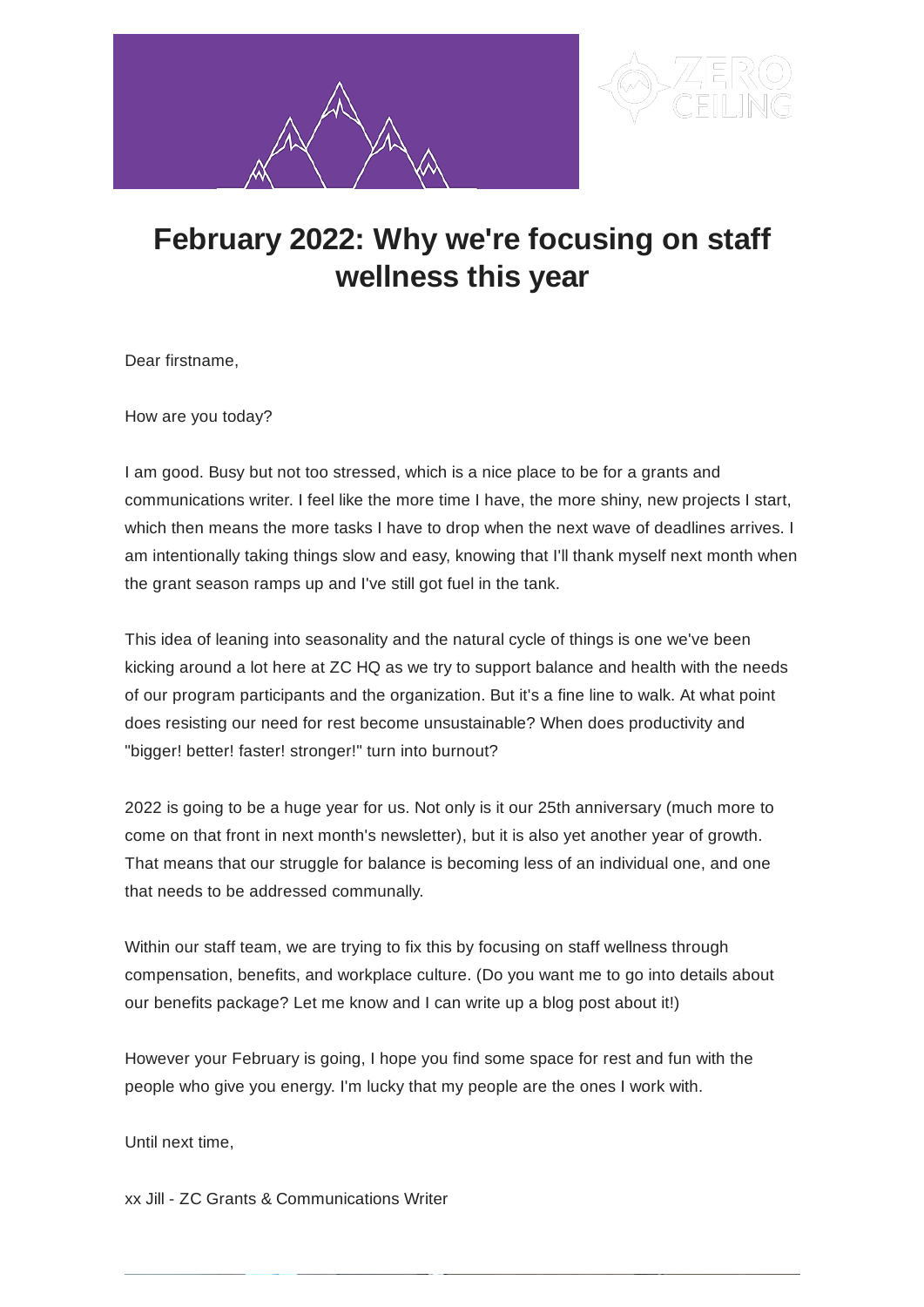

*We took the staff team and the Work 2 Live crew and grads to the Museum of [Anthropology](https://moa.ubc.ca/) at UBC this month. We all loved it and enjoyed hanging out together. Let's go back!*

## **What else is going on at ZC?**

- **The [Adventure](https://zeroceiling.org/adventure-sessions/) Sessions** are back for Winter 2022! And we've hired Noah, a Work 2 Live alumni, to co-ordinate the program. Welcome Noah!!
- Jill was a speaker on the "Building Inclusive Communities" panel on "Belonging" with the **Whistler [Multicultural](https://welcomewhistler.com/about/) Society**, where she used her lived experience and her knowledge as our grant and communications writer to contribute to a very interesting conversation. **Watch the replay on [YouTube.](https://youtu.be/DxNH9WUz5dI)**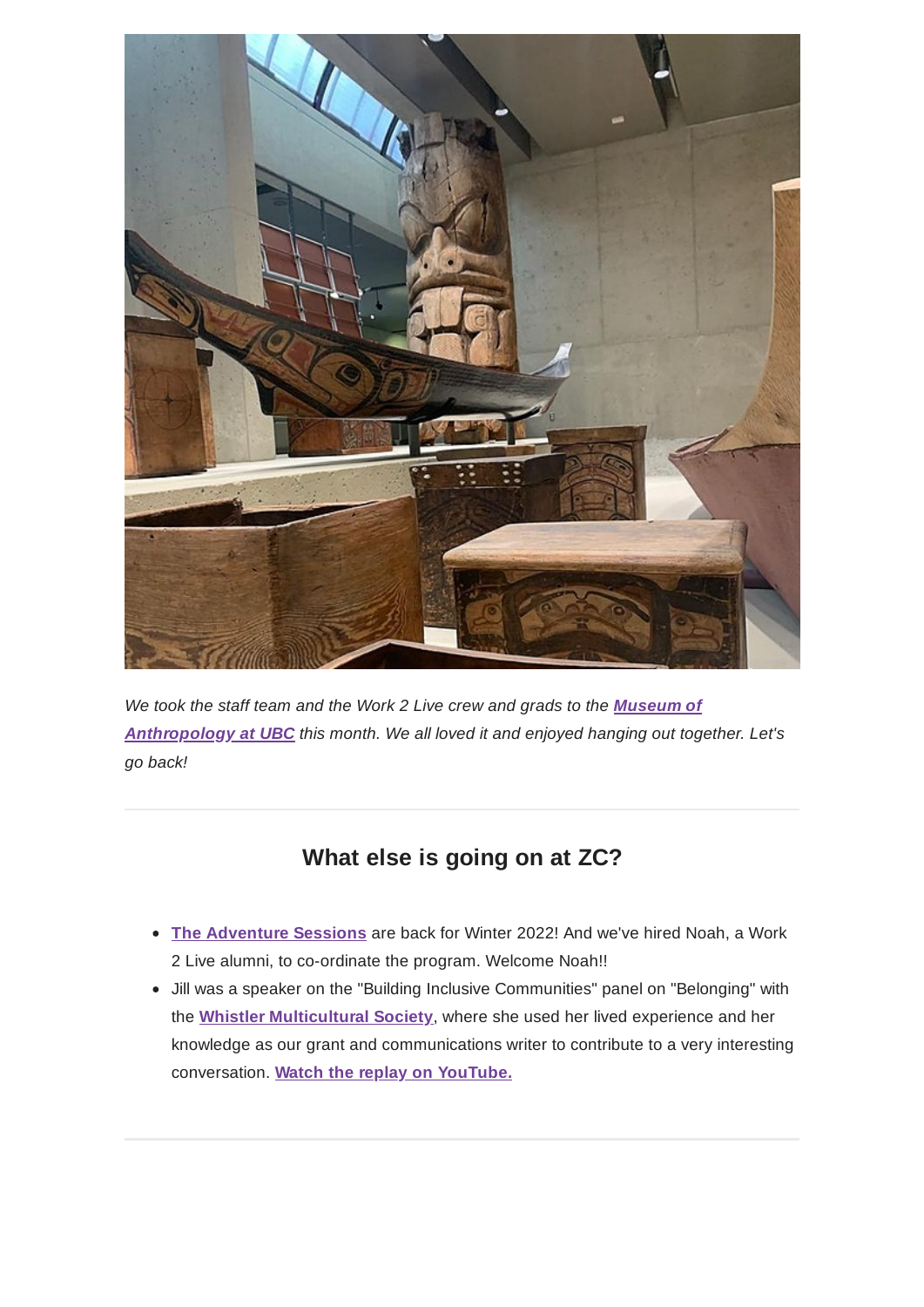

*Chris accepted a cheque for \$14,500 in December from our long-time partners, Hockey Helps the Homeless. In 2021, they helped purchase WB [seasons passes for](https://www.hockeyhelpsthehomeless.com/) our Work 2 Live crew and staff so they can access land-based programming. They also bought us a laptop for our growing staff team. Their 2021 tournament raised over \$800k for organizations like ours to invest into solutions for ending homelessness. Thank you HHTH for your amazing support!*